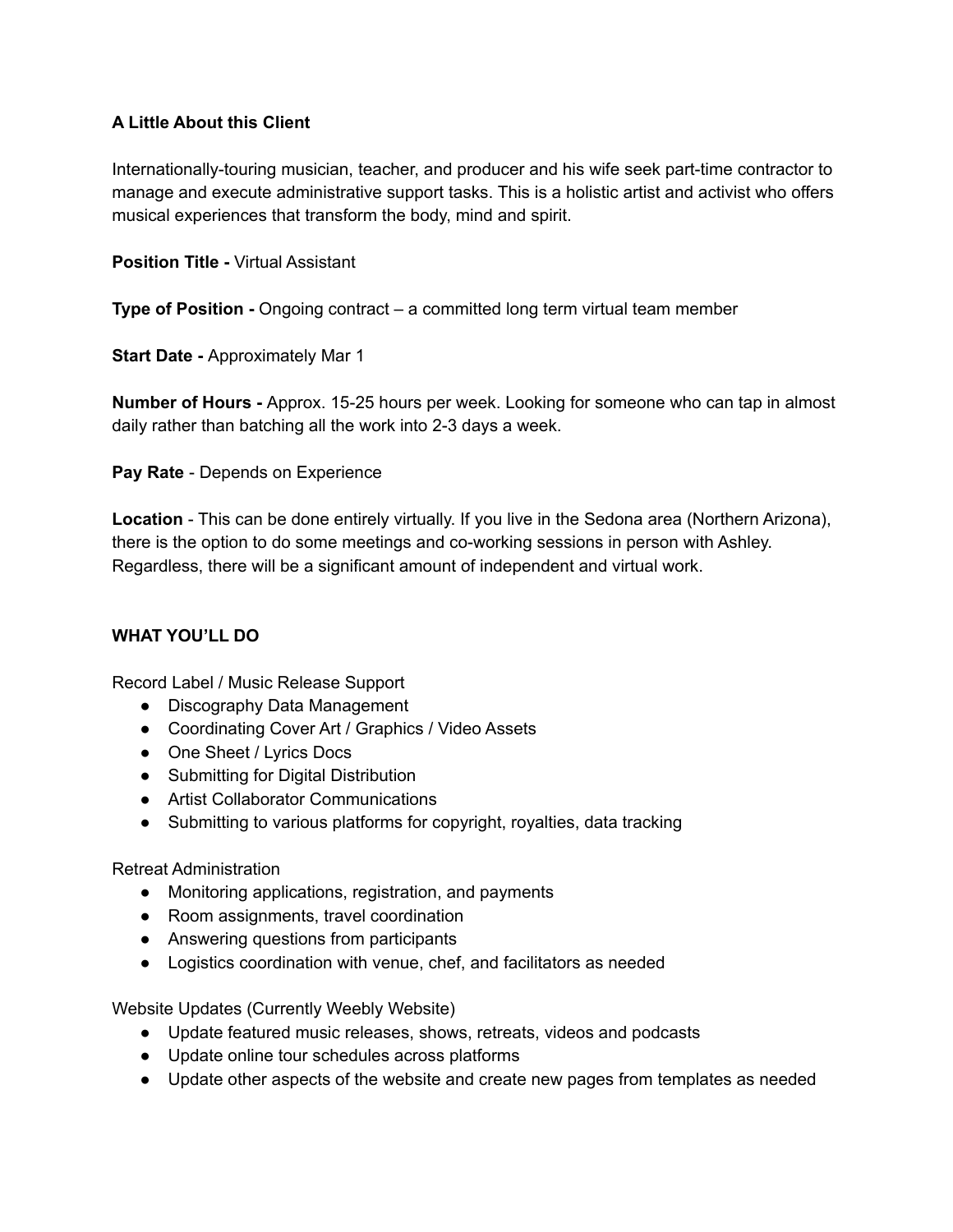Additional Web Presence Updates

- Bios, photos, and profiles across platforms
- Wikipedia
- Fan Links
- You Tube Channel
- Tour Calendars
- Generating copy for event descriptions, bio updates, etc
- Updating press kit bios and photos as needed

Data Entry

- Weekly entry of gig data, merch sold, income, clients, contacts, press appearances, discography data, etc
- Upgrade and design new aspects of database as needed (Airtable)
- Synthesizing data from email threads, slack channels, and other sources

Merchandise Management

- Tracking inventory and sales
- Ordering inventory
- Researching / Sourcing new merch
- Online Sales
	- *○ Possibly Supporting in Customer Service and some aspects of fulfillment. This project is in development, and will have someone local managing fulfillment.*

## Tour-Related Support

- Creating and sending booking contracts (from template)
- Marketing follow up, making sure graphics are made, events published
- Managing Pre-Sales of tickets online (occasional self-produced events)
- Engaging Street Team
	- Maintain database of street team
	- Engage in advance of tours
- Booking Travel and accommodations
	- Book appropriate domestic and international travel (per company travel policy)
	- Book rental cars and accommodations
- Live Online Event Support (occasional)
	- Monitoring stream integrity, comments, etc

Additional Administrative Support

- Calendaring Meetings, interviews, podcasts, student / client sessions
- Private client schedule management
	- Respond to email inquiries and maintain schedule (minimal)
- Inbox management
	- Managing inflow of email
	- Prioritize what the owners need to read and respond to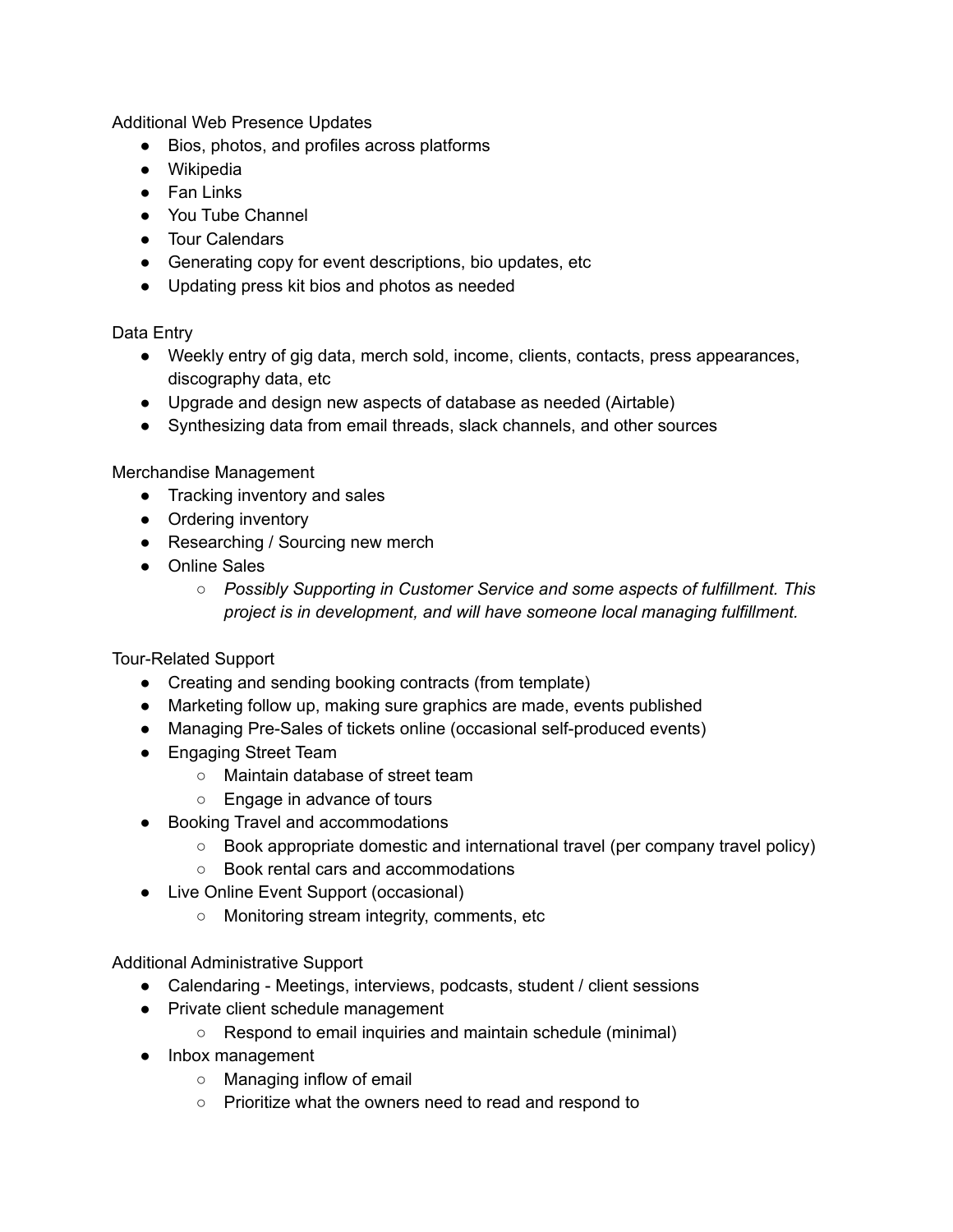- Process the rest of the email and stay on top of important communications for business functions
- Email correspondence
- Research
- Create Invoices and communicate with bookkeeper
- Contract Document Creation (from templates)
	- Booking Contracts
	- Licensing Contracts
	- Recording Collaboration / Label Release Contracts
- Side projects as assigned

## **THE KIND OF PERSON WE'RE SEEKING HAS**

- Strong written communication skills
- Keen attention to detail
- Tech savvy (Mac friendly, GSuite, Airtable, Scheduling Tools, Contract Software, Asana, Evernote, MailChimp, Slack, Zoom) and if you don't know it you will learn it
- A genuine desire to be of service not only to the owners, but the global collective
- Extremely self-motivated can you manage your own time and be self-disciplined in order to get things done?
- Proactive, pragmatic, and resourceful problem solver
- Ability to manage confidential information
- Ability to manage multiple priorities and meet or beat deadlines without error
- Creates and maintains organization
- Life-long learner you thrive on learning new tools
- Ability to be available to your client during regular business hours, Mon. through Fri.
	- If you are able to check the inbox once on Saturday or Sunday, that's a bonus
- Exhibit the confidence and composure needed to let your client know "You've got this!"
- Deals well with ambiguity, change and hours that sometimes fluctuate weekly
- Patient and kind when communicating with team members and community members
- Sense of aesthetics and harmony
- Positive thinking
- Inspired by client's work (world music and healing)
- Healthy lifestyle is a bonus

# **YOU IDEALLY HAVE**

- 3-5 years experience as a Virtual Assistant, Project Manager, or in an administrative support role
- Experience working with managers and teams located remotely preferred
- In-home office setup including: Mac or PC Computer, consistent high-speed internet, computer with webcam
- Smartphone with email capabilities